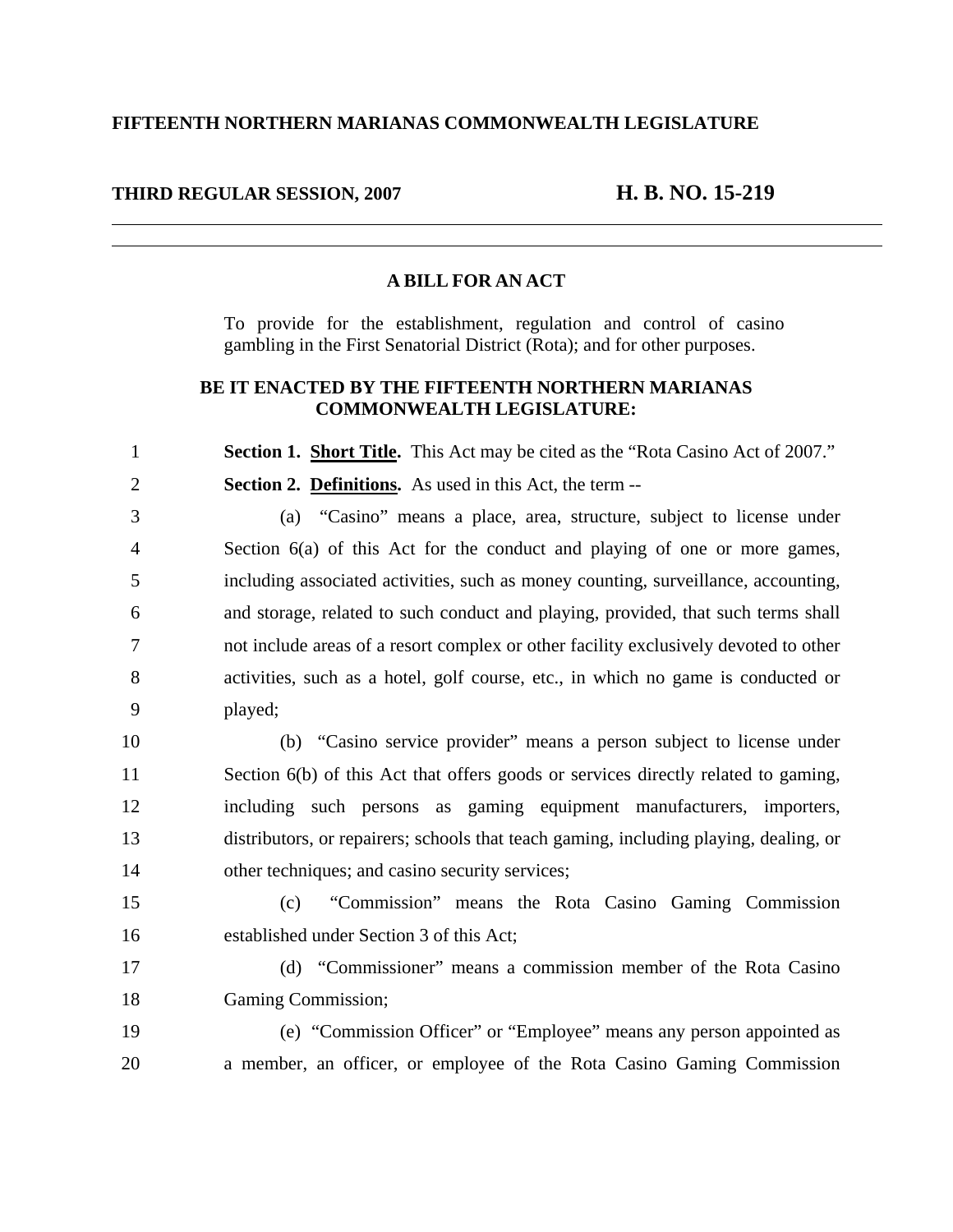| $\mathbf{1}$   | whose duties and responsibilities are related to or are in support of the effectual     |
|----------------|-----------------------------------------------------------------------------------------|
| $\overline{2}$ | administration of this Act;                                                             |
| 3              | (f) "Commonwealth" means the Commonwealth of the Northern Mariana                       |
| $\overline{4}$ | Islands;                                                                                |
| 5              | (g) "Council" means the Rota Municipal Council;                                         |
| 6              | (h) "Domicile" means the place in which a person maintains a residence                  |
| 7              | with the intention of continuing that residence for an unlimited or indefinite          |
| 8              | period, and to which that person has the intention of returning whenever absent,        |
| 9              | even for an extended period (as codified under $1 \text{ CMC }$ § 6003(i), the Northern |
| 10             | Mariana Islands Election Law).                                                          |
| 11             | (i) "Executive Director" means the Executive Director of the Rota Casino                |
| 12             | Gaming Commission;                                                                      |
| 13             | "Financial Year" means the period of 12 months ending on 30<br>(i)                      |
| 14             | September in any year or, where the Rota Casino Gaming Commission approves              |
| 15             | some other date as the terminating date of a financial year, in a particular case, the  |
| 16             | period of 12 months ending on a date so approved.                                       |
| 17             | (k) "Game" means any activity that includes elements of prize,                          |
| 18             | consideration, and chance;                                                              |
| 19             | (1) "Gaming" means the playing of any game;                                             |
| 20             | (m) "Mayor" means the Mayor of Rota;                                                    |
| 21             | (n) "Municipality" means the Municipality of Rota in the First Senatorial               |
| 22             | District, Commonwealth of the Northern Marianas;                                        |
| 23             | "Operator" means a person that actually provides the overall<br>$\left( 0\right)$       |
| 24             | management of the operations of a casino, whether by ownership, lease, contract,        |
| 25             | agreement, or otherwise; and                                                            |
| 26             | "Person" includes a natural person, as well as a partnership,<br>(p)                    |
| 27             | corporation, association, joint venture, or other business entity;                      |
| 28             | "Rota Casino Gaming Commission" or "Commission" means the<br>(q)                        |
| 29             | regulatory agency of local government established by this Act;                          |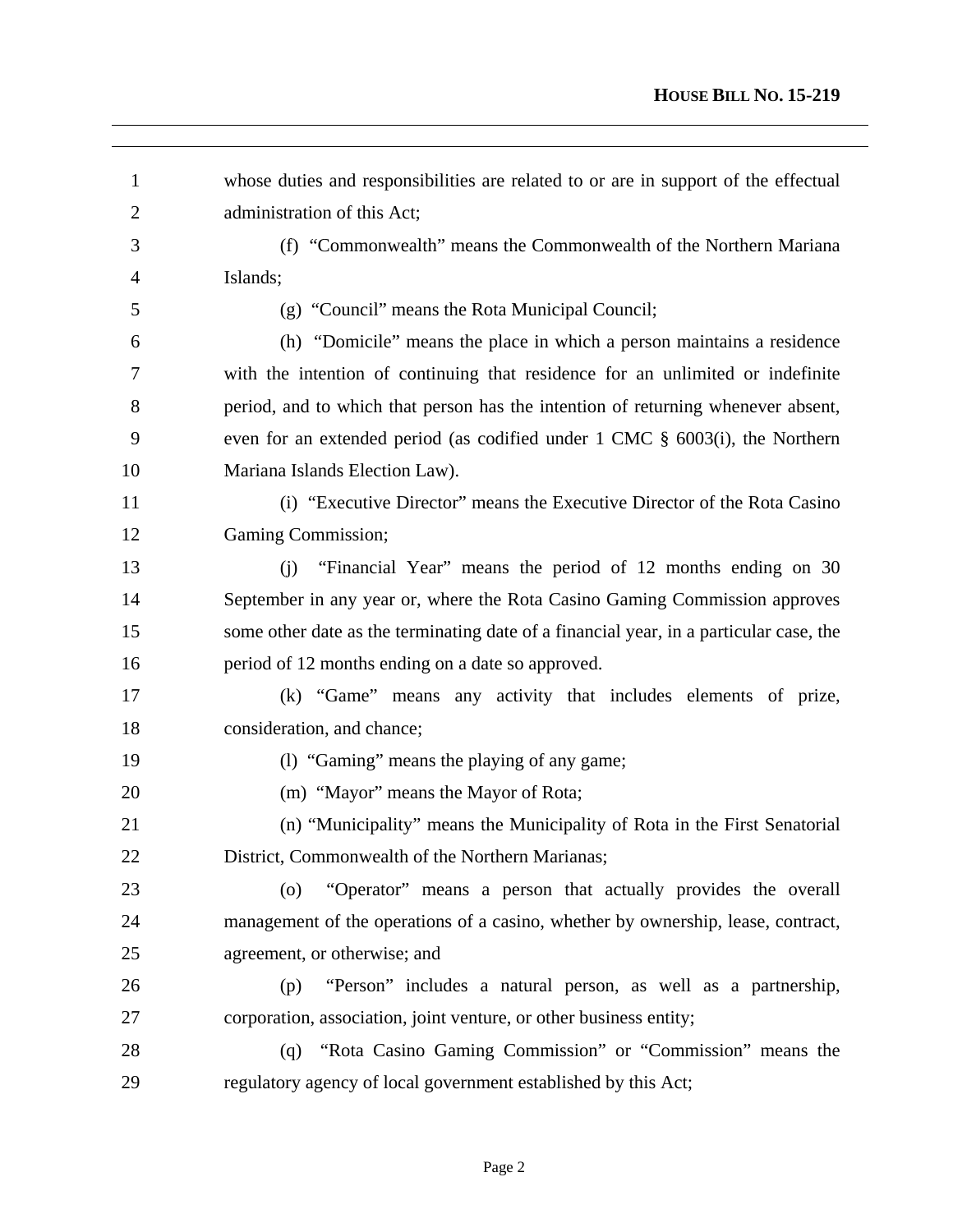1 (r) "Technical Amendment" means changes in the Rota Casino Act 2 necessary to bring the Act into conformance with constitutional principles, 3 Commonwealth-wide law, or as necessary to remove ambiguities.

4 (s) "Treasurer" means the Rota Municipal Treasurer.

 $\overline{a}$ 

# 5 **Section 3. Establishment of Commission.**

6 (a) The Rota Casino Gaming Commission is hereby established and shall 7 consist of five members appointed by the Mayor of Rota with the advice and 8 consent of the Rota Municipal Council. Each member shall serve a term of four 9 years, except that of the members first appointed, one shall serve a term of two 10 years, two shall serve a term of three years, and two shall serve a term of four 11 years, as determined by lottery. Each member shall be a citizen or national of the 12 United States and shall be a bona fide resident of and eligible to vote on Rota. 13 The terms of all the members first appointed shall be on from the first day of 14 confirmation by the confirming authority. Any vacancy shall be filled in the same 15 manner as the original appointment and for the un-expired term thereof. A 16 member may be reappointed to the Commission.

17 (b) No member of the Commission shall otherwise be an employee or 18 official of the Commonwealth, or of a municipality, agency, corporation, or other 19 instrumentality or branch of the Commonwealth, or of any agency of local 20 government of the Commonwealth, except that a member may serve without 21 additional compensation on a task force or other temporary body the work of 22 which is related to the work of the Commission. No individual may serve as a 23 member of the Commission, if such individual, or a parent or child of such 24 individual, holds or is an applicant for any license under this Act or holds any 25 direct or indirect financial interest in any person that holds or is an applicant for 26 any license under this Act.

27 (c) A Commission member may be removed from office by the Mayor for 28 cause, subject to appeal to the confirming authority, which may overrule the 29 Mayor, provided, that, pending any such appeal, the Mayor may suspend the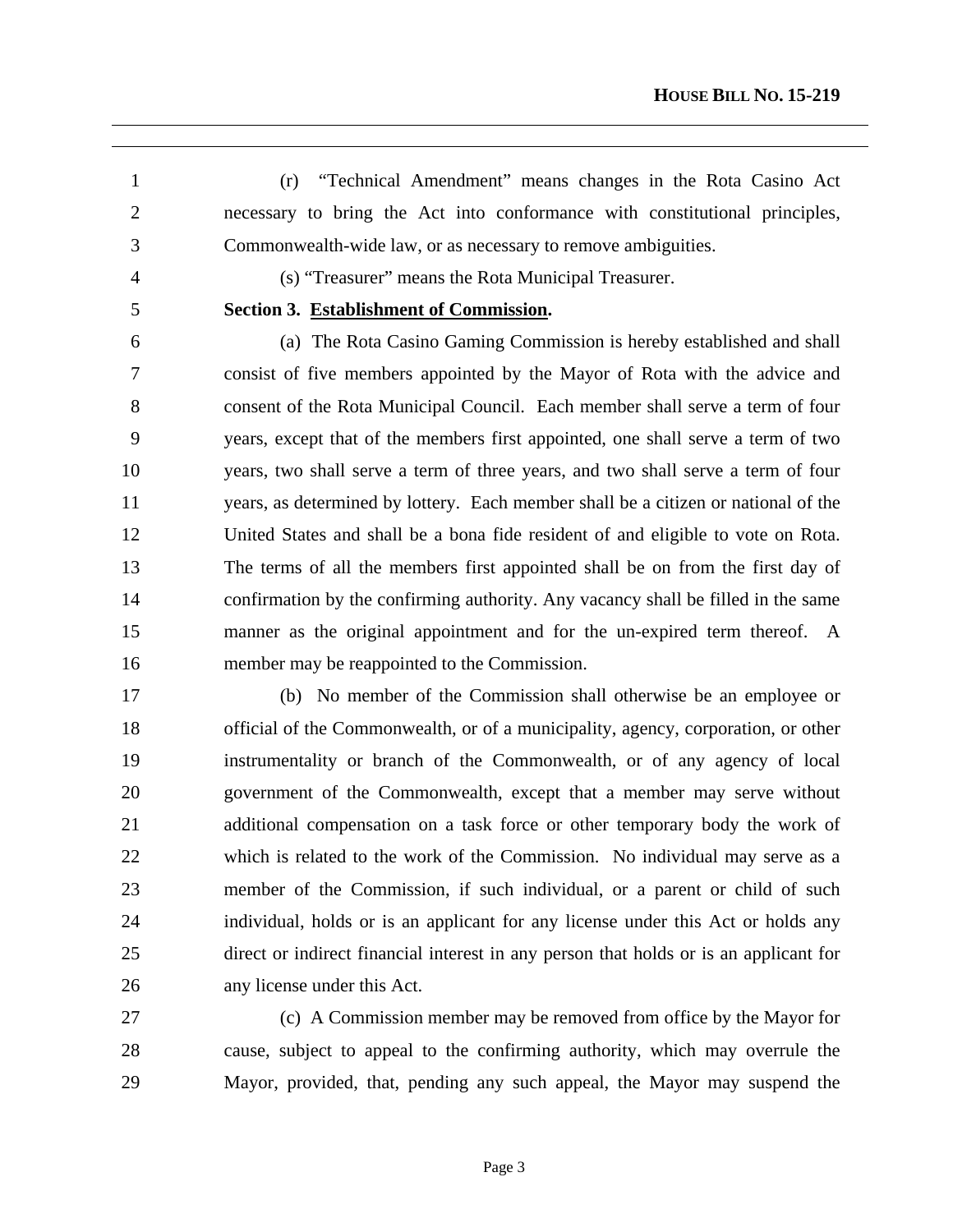1 member, if the Mayor finds that the public health and welfare otherwise would be 2 compromised significantly. Membership on the Commission shall automatically 3 be forfeit upon violation of subsection (b) of this section, upon conviction of a 4 felony, or upon conviction of a misdemeanor involving moral turpitude.

 $\overline{a}$ 

5 (d) The Mayor may remove for cause a Commission member. Such 6 removal shall be effective 30 days after the Mayor notifies the Chairman of the 7 Commission of the need for such removal, subject to a request by the Mayor. 8 Removal of a commission member before the expiration of his/her term shall 9 occur only by majority vote of the Council, sitting as a group, and on grounds of 10 gross neglect or dereliction of duty, conviction of a misdemeanor or felony, 11 mental or physical incapacity.

12 (e) The Commission, as established herein and as subject to the 13 provisions of subsection (d) of this Section, shall not be considered an agency of 14 local government for purposes of Article VI, Section 8, of the Constitution of the 15 Commonwealth of the Northern Mariana Islands.

16 (f) Eligibility for appointment of a Commission member:

17 (a) A registered voter in the Municipality of Rota, First Senatorial 18 District and a domiciliary in Rota not less than five years preceding 19 appointment.

20 (g) Members of the Commission shall each be compensated at the rate of 21 \$60,000 per year and shall be reimbursed for their actual, necessary, and 22 reasonable expenses incurred in the performance of their duties.

23 (h) The members of the Commission shall select one of their members to 24 be chairman for terms of two years each reckoned successively from the effective 25 date of appointments of the first members. A chairman may serve successive or 26 other subsequent terms as established under its rules of procedures, provided, 27 however, that all official meetings of the commission and any of its committee 28 shall take place in Rota following CNMI open public meeting laws as codified 29 under 1 CMC § 9901 et. seq.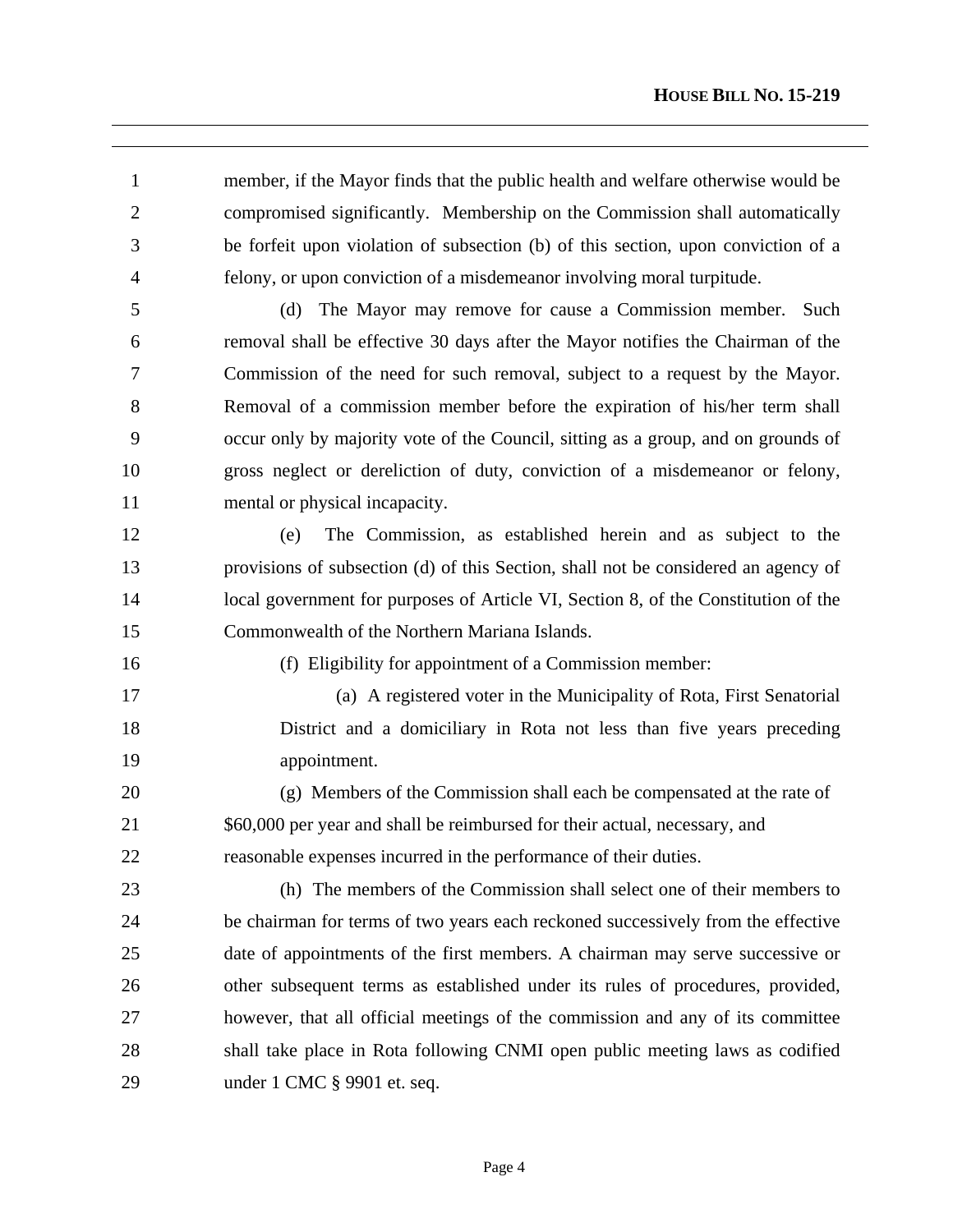| 1              | (i) A majority decision of the five Commissioners shall determine any              |
|----------------|------------------------------------------------------------------------------------|
| $\overline{2}$ | action of the Rota Casino Gaming Commission, except that no casino or interim      |
| 3              | casino authorization may be issued without the approval of four members.           |
| $\overline{4}$ | (i) In the event that a vacancy has existed in the Commission for more             |
| 5              | than 30 days, a majority of the full Commission, which consists of not less than 4 |
| 6              | members, may act with respect to any matter, including the issuance of a casino    |
| 7              | license or interim casino authorization.                                           |
| 8              | <b>Section 4. Powers and Duties.</b>                                               |
| 9              | (a) The Commission shall have all rightful powers necessary to carry out           |
| 10             | the purposes of this Act.                                                          |
| 11             | (b) The Commission may, among its other powers--                                   |
| 12             | (1) issue rules and regulations as provided in Section 5 of this Act;              |
| 13             | (2) issue licenses as provided in Section 6 of this Act;                           |
| 14             | conduct hearings, compel the attendance of witnesses, and<br>(3)                   |
| 15             | administer oaths and affirmations;                                                 |
| 16             | (4) impose license and other fees pursuant to this Act; and                        |
| 17             | (5) issue and enforce administrative orders pertaining to one or                   |
| 18             | more licensees under this Act.                                                     |
| 19             | $(c)(1)$ The Commission shall hire an Executive Director, who shall                |
| 20             | serve at the pleasure of the Commission and who may also be removed by             |
| 21             | the Mayor for cause. The Commission shall fix the compensation of the              |
| 22             | Executive Director in accordance with the provisions of 1 CMC § 8246.              |
| 23             | The Executive Director shall have such duties as may be assigned or                |
| 24             | delegated by the Commission.                                                       |
| 25             | (2) The Commission may hire and employ such other staff as may                     |
| 26             | be necessary to carry out the purposes of this Act, and such staff shall           |
| 27             | serve at the pleasure of the Commission or as the Commission may                   |
| 28             | provide by regulation or contract. The positions of such other staff shall         |
| 29             | be exempt from the Civil Service, provided that such other staff shall be          |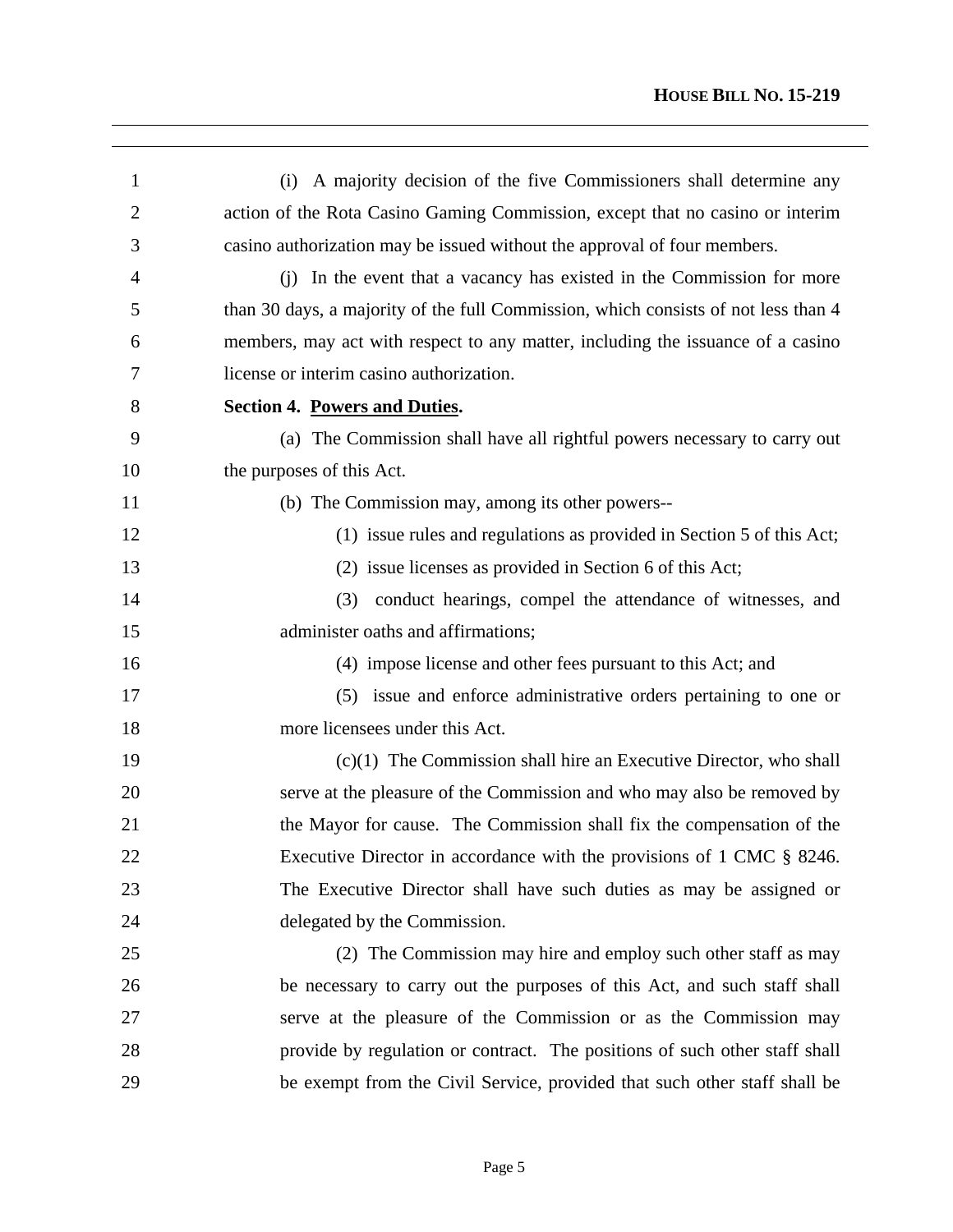| $\mathbf{1}$   | compensated at levels roughly comparable to equivalent positions in the               |
|----------------|---------------------------------------------------------------------------------------|
| $\overline{2}$ | classified Civil Service, taking into consideration their conditions of               |
| 3              | employment.                                                                           |
| 4              | Section 5. Rules and Regulations.                                                     |
| 5              | (a) The Commission shall promulgate rules and regulations to carry out                |
| 6              | the purposes of this Act. The Commission may, in addition to any other purpose,       |
| 7              | use such rules and regulations to interpret, enlarge upon, define, further define, or |
| 8              | refine any provision of this title. Such rules and regulations shall take into        |
| 9              | consideration the need for companies generally to be able to participate in the       |
| 10             | gaming industry in the Municipality without jeopardizing their ability to maintain    |
| 11             | or receive gaming licenses from other United States or foreign jurisdictions.         |
| 12             | (b) Subject to the other provisions of this Act, the rules and regulations            |
| 13             | shall, at a minimum, provide for the following:                                       |
| 14             | (1) A code of ethics for the members of the Commission and its                        |
| 15             | officers and employees.                                                               |
| 16             | Investigation or other means to ensure the suitability of<br>(2)                      |
| 17             | owners, operators, and employees of casinos and other persons licensed                |
| 18             | under this Act;                                                                       |
| 19             | Means to ensure insofar as possible the continuing fiscal<br>(3)                      |
| 20             | capability of casino owners and operators and to protect the public in the            |
| 21             | event that such capability is significantly diminished.                               |
| 22             | Means to exclude from the gaming areas of a casino<br>(4)                             |
| 23             | individuals under 18 years of age.                                                    |
| 24             | (5)<br>The exclusion and removal of undesirable persons from                          |
| 25             | casinos.                                                                              |
| 26             | (6) Civil penalties for the violation of provisions of this title or of               |
| 27             | regulations issued pursuant to this Act.                                              |
|                |                                                                                       |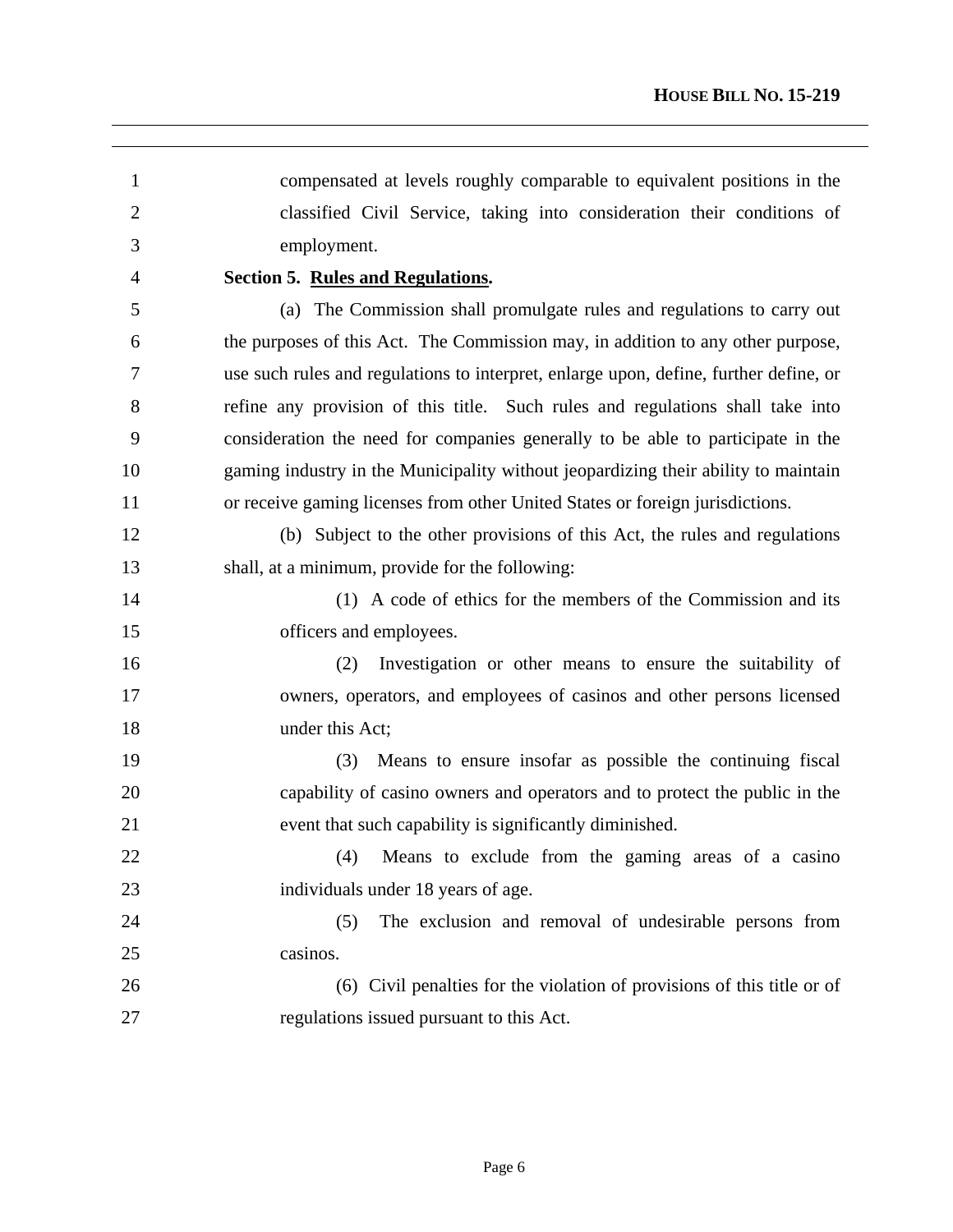| 1              | Section 6. Licenses.                                                              |
|----------------|-----------------------------------------------------------------------------------|
| $\overline{2}$ | (a) Casino Licenses.                                                              |
| 3              | The Commission shall, by regulation, set forth<br>(1)(A)                          |
| $\overline{4}$ | licensing criteria for the ownership and operation of casinos on                  |
| 5              | Rota, provided that such licensing criteria shall not be designed to              |
| 6              | give any casino a competitive advantage over any other casino.                    |
| 7              | (B) There shall be no restrictions on the total number of                         |
| 8              | casino licenses. However, the Commission may establish a cap in                   |
| 9              | the number of licenses should it become necessary.                                |
| 10             | (C) There shall be no general restrictions on the number of                       |
| 11             | casinos that may be owned or operated by a single person or group                 |
| 12             | of persons, provided that such restrictions may be imposed on a                   |
| 13             | specific person or group if, as a result of an investigation or other             |
| 14             | circumstance, the Commission determines that such restrictions are                |
| 15             | warranted.                                                                        |
| 16             | Casino Service Providers. The Commission shall, by regulation,<br>(b)             |
| 17             | determine which types of casino service providers shall require licensing under   |
| 18             | this Act and shall, subject to Section 6 of this Act, provide for such licensing. |
| 19             | (c) Individual Licenses.                                                          |
| 20             | (1) The Commission may, consistent with and in addition to other                  |
| 21             | applicable Commonwealth laws and regulations, license or otherwise                |
| 22             | regulate the employment of individuals by or in casinos.                          |
| 23             | (2) The Commission may provide for the licensing of such types                    |
| 24             | of employees of casino service providers as the Commission determines             |
| 25             | should be licensed, and of other types of individuals (other than patrons)        |
| 26             | who the Commission determines should be licensed because of their                 |
| 27             | association with or presence in a casino.                                         |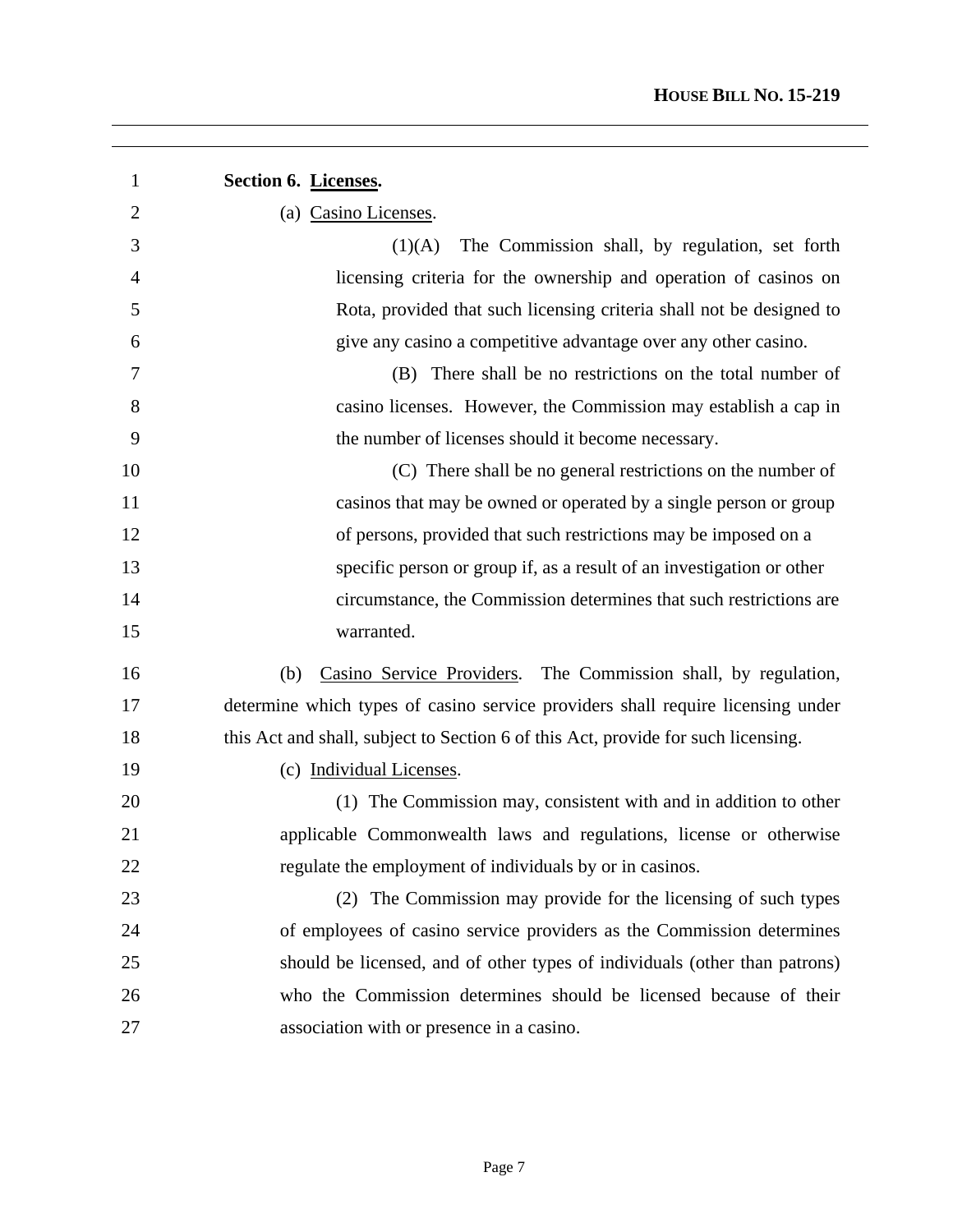1 (d) Term of Licenses. 2 (1) Once granted, a license shall remain in force until it is revoked 3 or surrendered under conditions specified in regulations promulgated 4 pursuant to this Act, except during any period during which it is 5 suspended as provided in such regulations. 6 (2) No property right shall accrue to any person in or by virtue of 7 any license issued under this Act. 8 (3) Notwithstanding the provisions of subsection  $(d)(2)$ , in order 9 to induce investment in the Municipality, the Commission may enter into 10 contracts with applicants for casinos to be located within large new 11 development projects or large expansions of existing development 12 pursuant to which the applicant, if it is granted a casino license, is 13 guaranteed a minimum term of years during which any law to terminate 14 the operation of casinos, or any law or regulation that would work to limit 15 significantly the operation of that casino, shall not apply to that casino. 16 The Commission shall determine the minimum level of new investment 17 required to qualify for such a contract, which shall not be less than \$25 18 million, and may provide longer guaranteed terms for larger investments, 19 except that no guarantee shall be for a term longer than 40 years. 20 (e) Inspection and Monitoring. The Commission shall provide by 21 regulation, as a condition of a casino or casino service provider license, that the 22 Commission or its authorized representatives may inspect and monitor at any time 23 and with or without notice, any part of a licensed casino, its gaming operations, 24 equipment, records, and related activities and any similar area or activity of a 25 licensed casino service provider, and that a law enforcement officer may enter any 26 such area as provided in Section 12 of this Act. 27 (f) Change of Licensee. No license may be sold, assigned, pledged, 28 transferred, or otherwise alienated or encumbered without the express written

 $\overline{a}$ 

29 permission of the Commission or as the Commission may by regulation provide.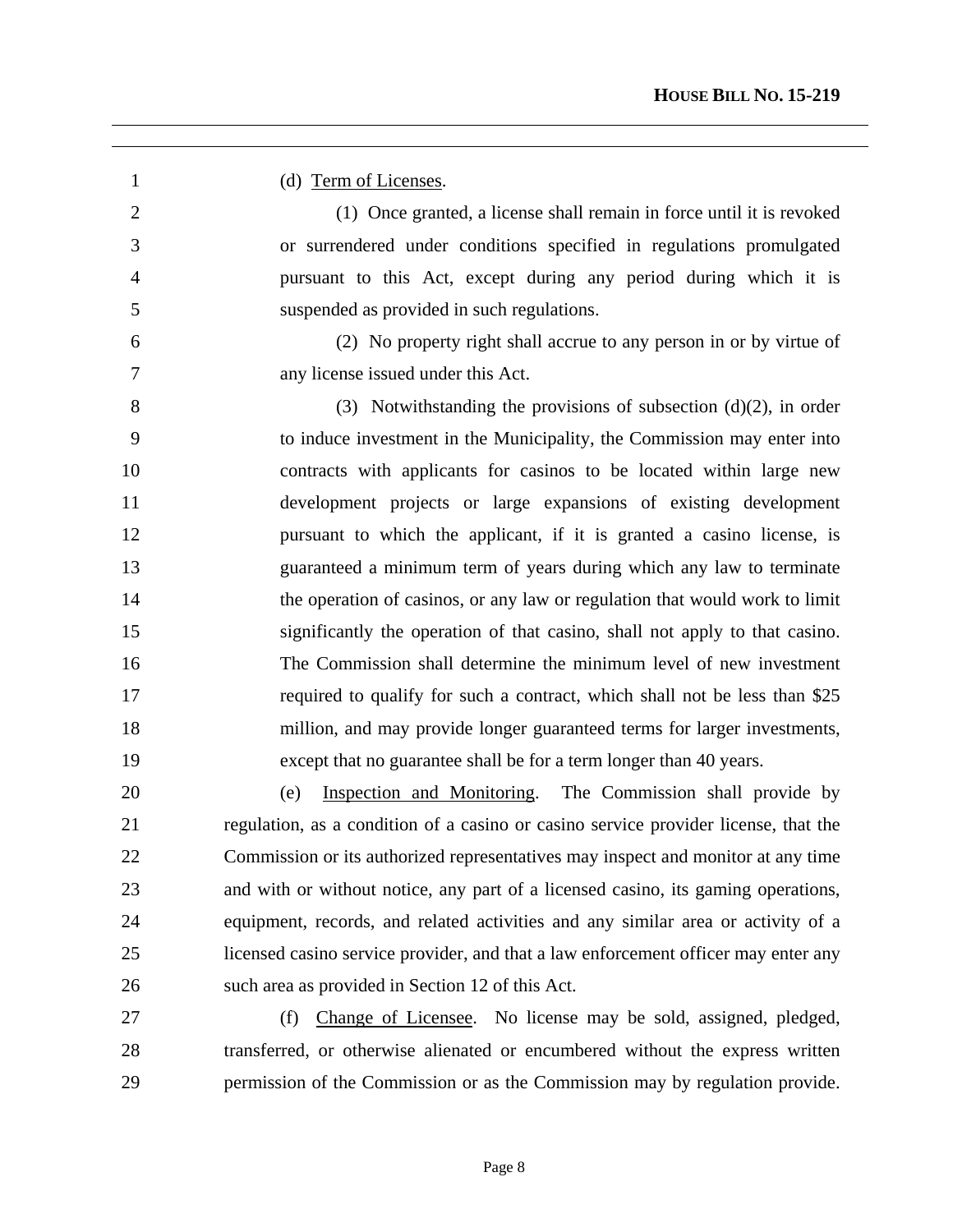| 1              | A change in the ownership or control of a licensee shall be considered a transfer |
|----------------|-----------------------------------------------------------------------------------|
| $\overline{2}$ | of a license under this subsection. No sale or lease of a casino (or of a larger  |
| 3              | establishment of which the casino is a part) or contract for its operation or     |
| $\overline{4}$ | management may be entered into, except--                                          |
| 5              | (1) before a license is granted, if such sale, lease or contract was              |
| 6              | considered by the Commission in its decision whether to grant the license;        |
| 7              | <b>or</b>                                                                         |
| 8              | (2) after a license is granted and after any necessary investigation,             |
| 9              | with the express written permission of the Commission, which shall not be         |
| 10             | withheld unreasonably.                                                            |
| 11             | Section 7. Fees and Taxes.                                                        |
| 12             | (a) Casino License Fees.                                                          |
| 13             | (1) The Commission may impose a casino license application fee                    |
| 14             | not to exceed \$100,000. Such fee shall not be refundable, except under           |
| 15             | circumstances which the Commission may set forth by regulation, and               |
| 16             | shall be charged only once in connection with any casino license.                 |
| 17             | The Commission may impose annual license fees in<br>(2)                           |
| 18             | connection with casino licenses issued under this title. The first such fee       |
| 19             | shall be paid upon approval of the license application and the license shall      |
| 20             | be issued as of the date such fee is paid, except that, if a casino is not then   |
| 21             | ready to open for gaming, the first fee for that casino shall be deposited        |
| 22             | with the Commission within a period, after such approval, to be                   |
| 23             | determined in regulations issued by the Commission. Such deposit shall            |
| 24             | be held in escrow on behalf of the licensee until the casino opens for            |
| 25             | gaming or until three years have elapsed from the date the license was            |
| 26             | issued, whichever first occurs, at which time the fee shall be released from      |
| 27             | escrow and applied as the first annual license fee. Any escrow interest           |
| 28             | shall be paid to the licensee, and the license shall be issued as of that date.   |
| 29             | The license year for a casino shall be reckoned from the date the license is      |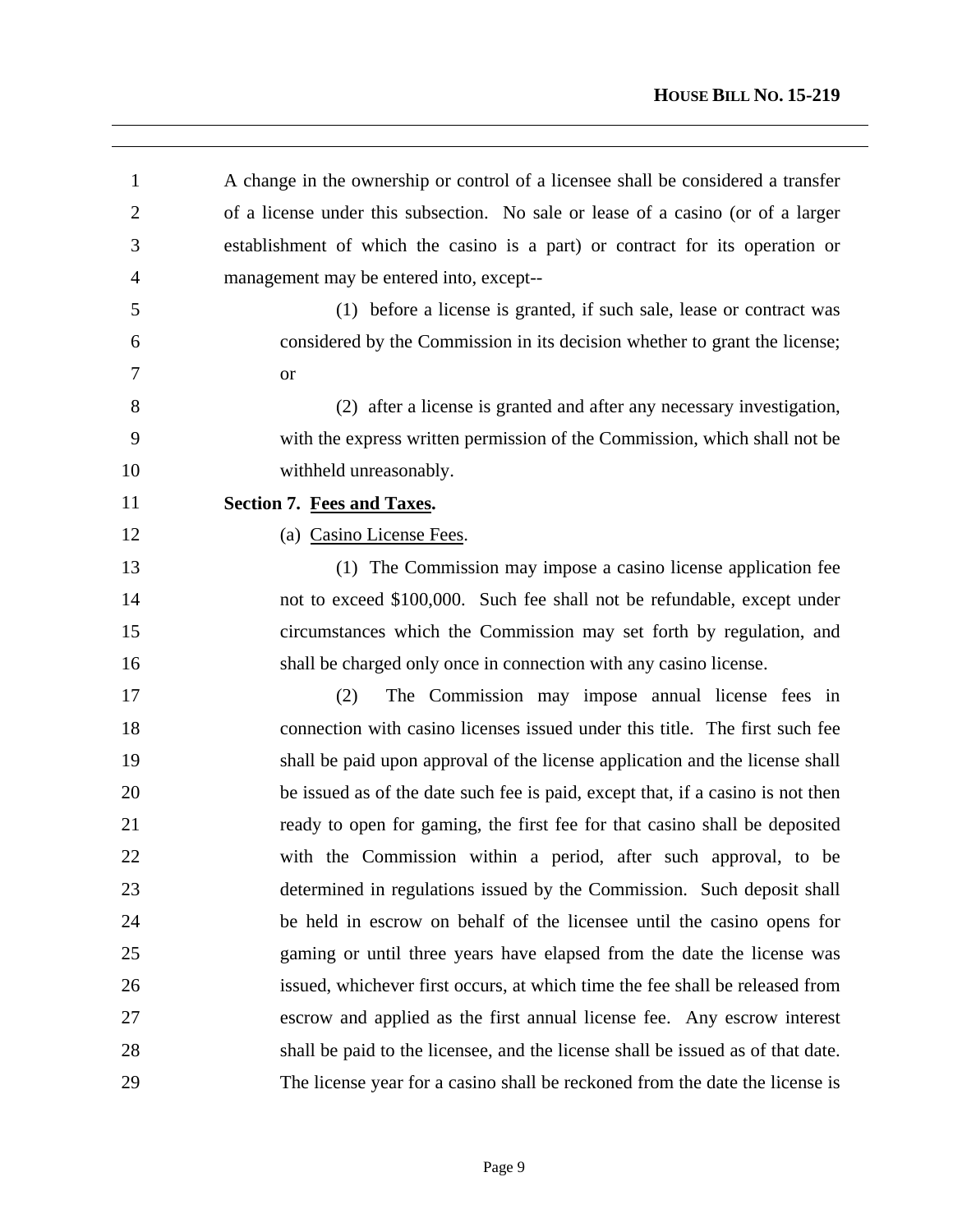| $\mathbf{1}$   | issued, and the total license fee for any casino shall not exceed \$200,000          |
|----------------|--------------------------------------------------------------------------------------|
| $\overline{2}$ | for any one license year, except that the Commission may, by regulation,             |
| 3              | increase such maximum fee not sooner than one year after the first license           |
| $\overline{4}$ | is issued or one year after the last such increase, if it finds that the demand      |
| 5              | for licenses so warrants and that the increase will not have a significantly         |
| 6              | adverse affect on investment in casinos on Rota, provided, that the fee in           |
| 7              | effect on the date a casino license becomes effective shall not be increased         |
| 8              | for that casino during the first three years of that license. If any increase        |
| 9              | under this paragraph would cause a license fee to exceed \$200,000, such             |
| 10             | increase shall not be for more than 10 percent of the fee then in effect.            |
| 11             | (b) Other License Fees. The Commission may establish annual fees for                 |
| 12             | licenses issued under subsection (b) or (c) of Section 6 of this Act.                |
| 13             | (c) Rota Gaming Tax. There is hereby imposed a Rota Gaming Tax equal                 |
| 14             | to five percent of the gross gaming revenue of any casino subject to license under   |
| 15             | this Act. For purposes of this subsection, the term "gross gaming revenue" shall     |
| 16             | have the meaning given such term in 4 CMC $\S$ 1304(a) and 1304(b).                  |
| 17             | Rota Municipal Treasurer. There is hereby established a Rota<br>(d)                  |
| 18             | Municipal Treasurer within the office of the Mayor whose primary responsibility      |
| 19             | is to collect and hold all license and registration fees imposed by this Act and the |
| 20             | regulations issued pursuant hereto.                                                  |
| 21             | Section 8. Investigations.                                                           |
| 22             | (a) Prior to issuing any license under this title, the Commission shall              |
| 23             | investigate the applicant for such license and any related person, as the            |
| 24             | Commission determines, either by regulation or in an individual case, as             |
| 25             | necessary to protect the public interest. If such person holds a similar license     |
| 26             | from any other United States jurisdiction, the investigation shall be limited to     |
| 27             | determining the validity of that license and inquiring of the issuer of such license |
| 28             | regarding any negative information relating to such person. The Commission           |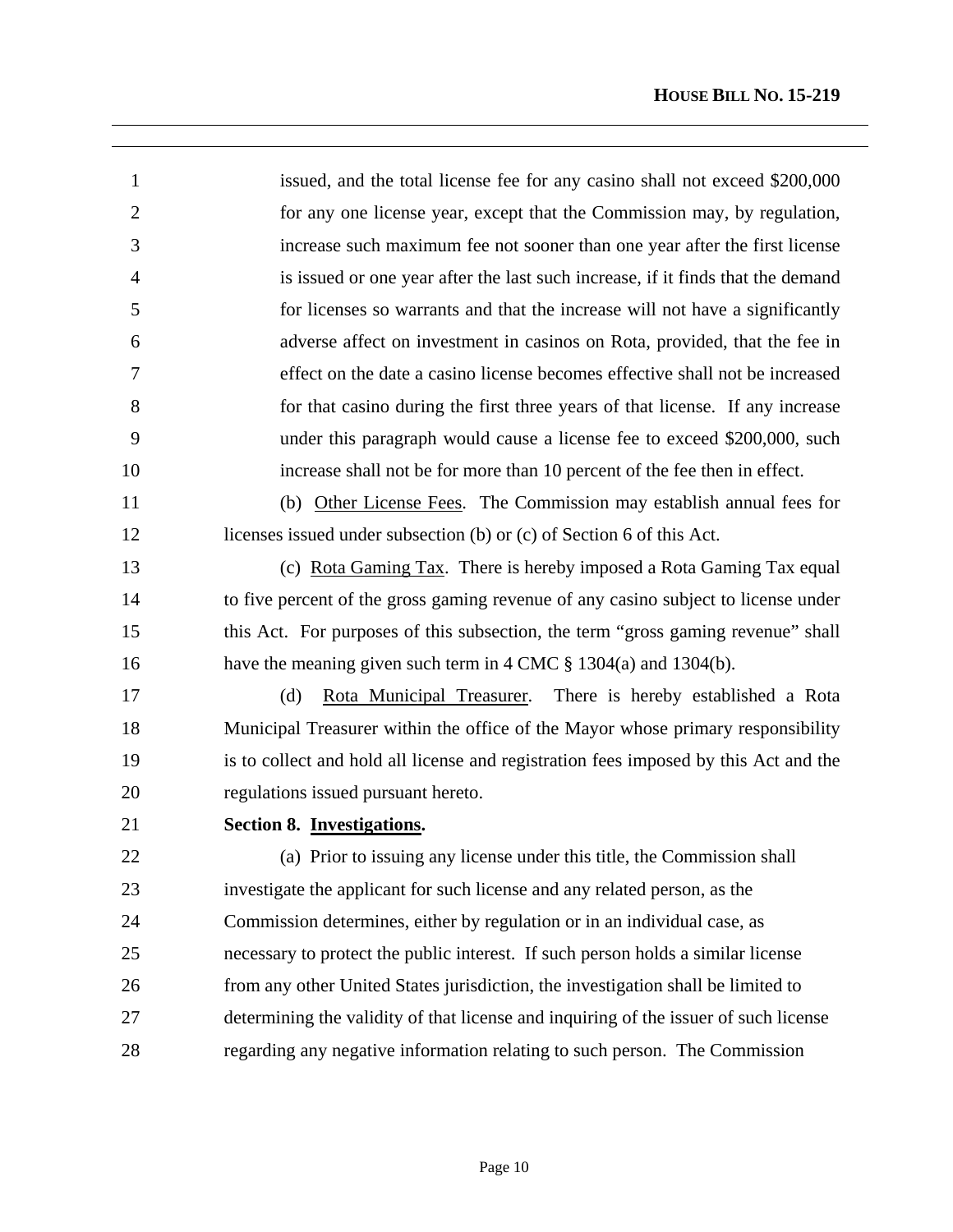1 may request the assistance of the United States Federal Government for 2 investigation, examination or other related questions for any casino applicant.

 $\overline{a}$ 

3 (b) The Commission shall, at the request of the holder of any license 4 under this Act, investigate any person involved in the potential sale, lease, 5 transfer, change in ownership, or other change related to the license as necessary 6 to protect the public interest of future activities under such license.

7 (c) The Commission may require that the applicant reimburse the 8 Commission for its outside expenses incurred in the conduct of an investigation 9 under subsection (a) or (b) of this Section, provided that no expense for any 10 member or staff of the Commission, including any travel or transportation 11 expense of such a member or staff, shall be reimbursed. The Commission may 12 require the applicant to deposit the estimated amount of such expenses with the 13 Commission before the investigation begins and shall return any unused balance 14 to the applicant when the investigation is completed or otherwise terminated. The 15 Commission may require additional deposits, if previous deposits are insufficient 16 to cover the actual cost of the investigation. Any amount reimbursed under this 17 subsection shall be deposited as a credit against the applicable appropriation 18 account and shall once again be available for obligation without further 19 appropriation.

20 (d) The Commission may at any time investigate the holder of any license 21 under this Act or any related person, with or without notice to such holder or 22 person, when it determines that such investigation is warranted, but the expenses 23 of such an investigation shall not be subject to reimbursement.

24 **Section 9. Detention of Violators**. The operator of a casino, any employee or 25 agent of such operator, or any person inspecting or monitoring a gaming establishment on 26 behalf of the Commission, may, upon reasonable suspicion, detain in a suitable place in 27 such gaming establishment (or elsewhere in a resort complex or other facility of which 28 the gaming establishment is a part) any person who, on the premises of such gaming 29 establishment, is or may be violating this Act or any regulation promulgated pursuant to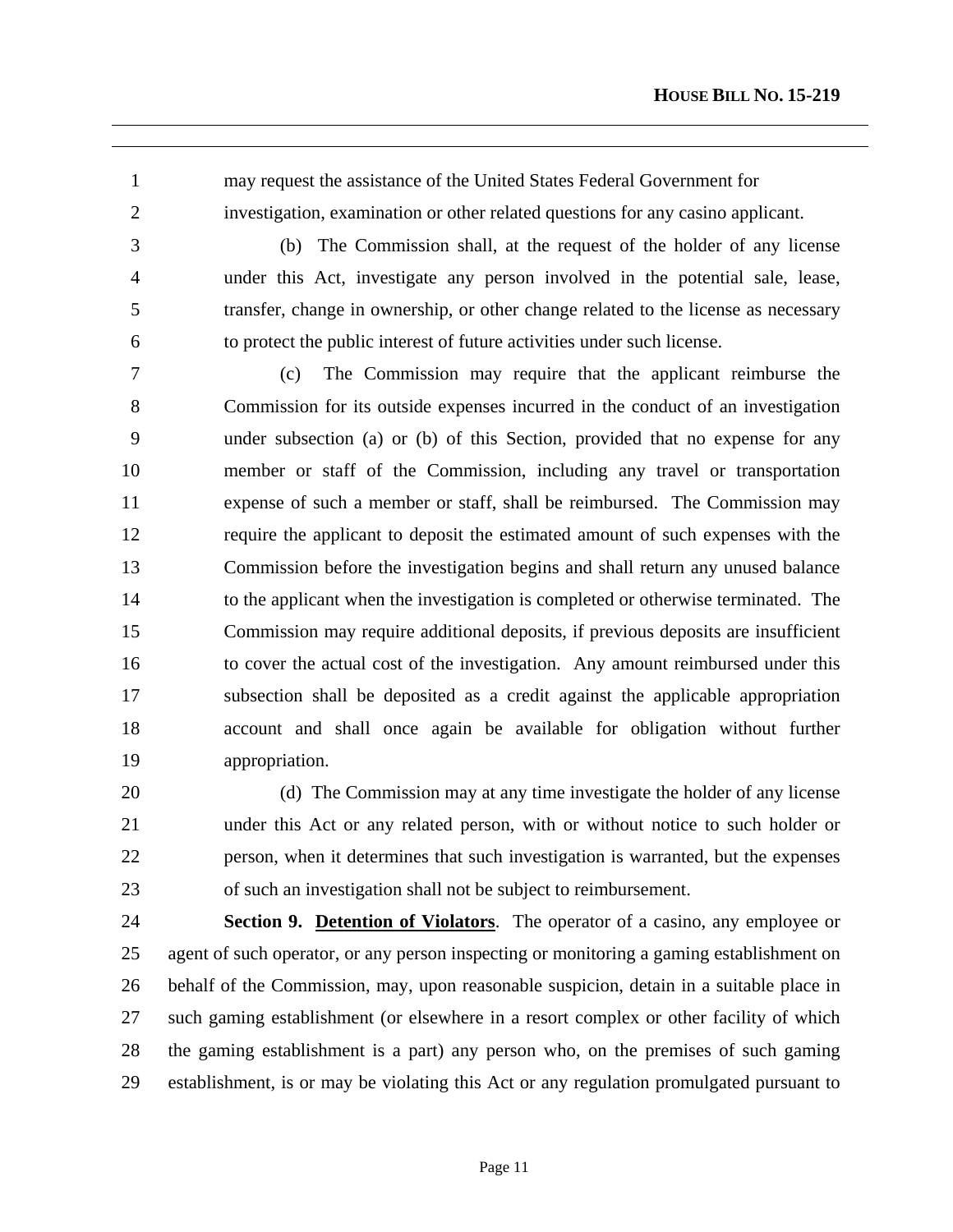1 this Act, or who is or may be committing a related crime (such as a crime against 2 property under 1 CMC § 1101 et. seq.), using such force as is reasonably necessary for 3 that purpose, until the arrival of a law enforcement officer. The detaining person shall 4 take such steps as are necessary to ensure that a law enforcement officer is summoned 5 and arrives with as little delay as possible.

6 **Section 10. Exclusion or Removal**. A casino operator or any employee or agent 7 of such operator may exclude or remove any undesirable person from a casino pursuant 8 to regulations promulgated pursuant to Section 5 of this Act and may use reasonable 9 force to carry out such exclusion or removal. A casino may establish and enforce a dress 10 code for its patrons, and any person who fails to comply with such code on the premises 11 of such gaming establishment may, at the discretion of the casino operator, be deemed an 12 undesirable person for purposes of this section. Any action taken under this section shall 13 comply with any applicable federal or Commonwealth law that prohibits discrimination 14 against any protected class of individuals.

15 **Section 11. Immunity for Detention, Exclusion, or Removal**. No civil or 16 criminal action shall lie against any person for action reasonably taken pursuant to 17 Section 9 or 10 of this Act.

18 **Section 12. Entry by Law Enforcement Officers**. A law enforcement officer 19 may, without warrant, notice, or explanation, enter any area of a casino to which a patron 20 of the casino or the public has access and, for such purpose, such area is a public place in 21 which the officer may exercise any power or discharge any duty which may be exercised 22 or discharged in a public place under this Act or any other provision of law. A law 23 enforcement officer may enter any other area of a casino or any area of a casino service 24 provider at the request of any person inspecting or monitoring such area on behalf of the 25 Commission under Section 6(e) of this Act or as otherwise authorized by law.

 $\overline{a}$ 

### 26 **Section 13. Gambling by Commission and Licensees Prohibited**.

27 (a) No member, officer, employee, or agent of the Commission shall play 28 any game in--

29 (1) any casino under the jurisdiction of the Commission;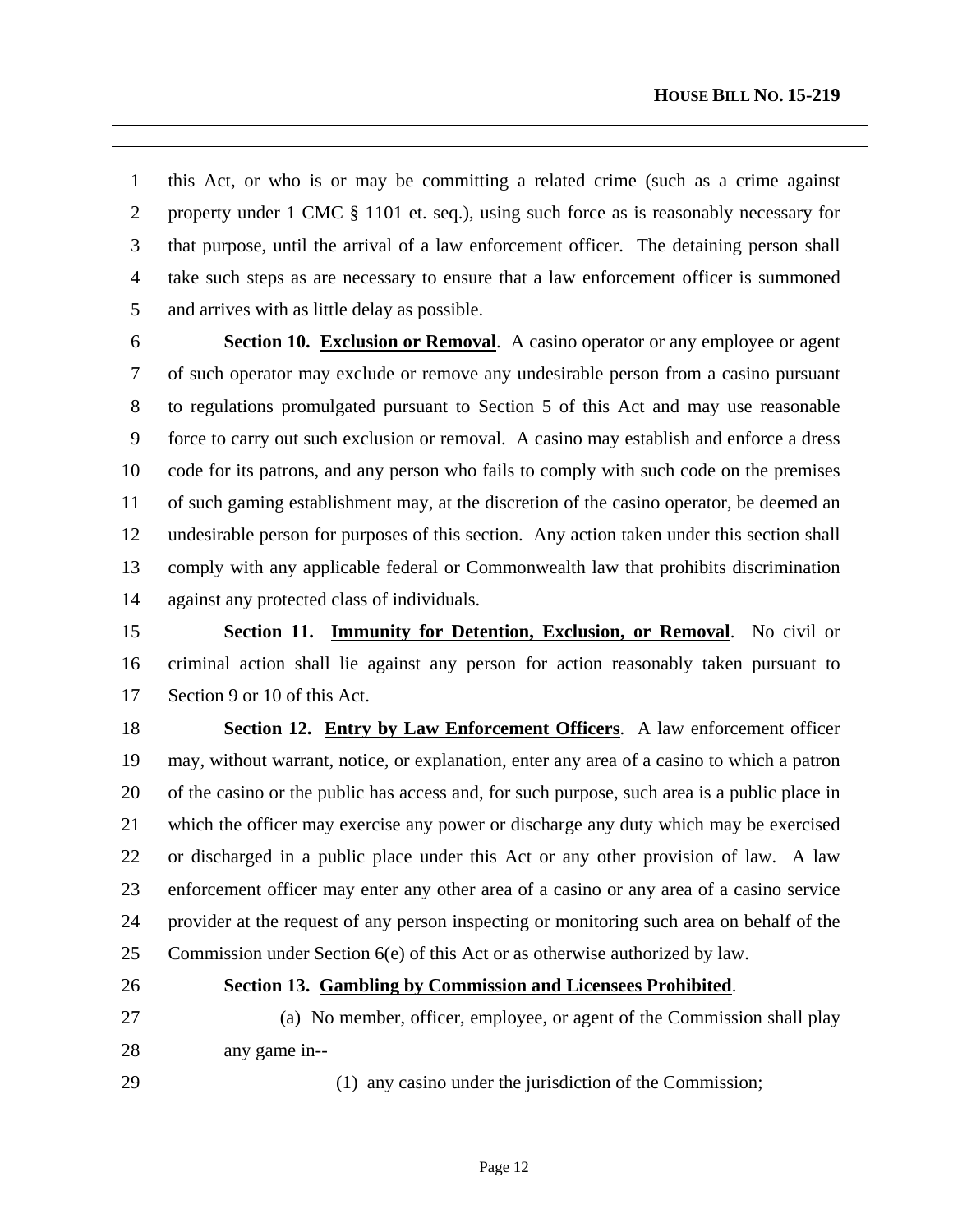| $\mathbf{1}$   | any other gaming establishment reasonably associated with<br>(2)                           |
|----------------|--------------------------------------------------------------------------------------------|
| $\overline{2}$ | any such gaming establishment; or                                                          |
| 3              | any gaming establishment the owner, lessee, operator, or<br>(3)                            |
| $\overline{4}$ | manager of which is an applicant for a license from the Commission, or is                  |
| 5              | a potential applicant that has entered into discussions with the                           |
| 6              | Commission prior to such application and has not clearly abandoned its                     |
| 7              | interest in a license, or is reasonably associated with such an applicant or               |
| 8              | potential applicant.                                                                       |
| 9              | (b) No member, officer, employee, or agent of the Commission shall                         |
| 10             | knowingly be an employee of or have any business or financial association with             |
| 11             | or interest in any casino or casino service provider licensee under this Act or any        |
| 12             | business reasonably related to such licensee.                                              |
| 13             | (c) No owner, lessee, operator, manager, officer, employee, agent, or                      |
| 14             | other person associated with a casino licensed under this Act shall play any game          |
| 15             | in such casino.                                                                            |
| 16             | Section 14. Administrative Penalties. The Commission may, by regulation,                   |
| 17             | provide civil penalties for the violation of this Act or of any regulation or order issued |
|                |                                                                                            |
| 18             | pursuant to this Act. No penalty may exceed \$50,000, and a range of lesser penalties      |
| 19             | shall be provided for minor or intermediate violations. Such regulations may provide that  |
| 20             | each day that a violation continues constitutes a separate violation. Such regulations may |
| 21             | specify conditions under which a natural person who causes any other person to commit a    |
| 22             | violation shall also be liable for such violation. The Commission may suspend, reduce,     |
| 23             | or compromise any penalty imposed pursuant to this section.                                |
| 24             | Section 15. Employee Benefits.                                                             |
| 25             | As a condition of any casino license issued under this Act, each<br>(a)                    |
| 26             | employee of any casino so licensed shall be granted personal and sick leave at a           |
| 27             | rate equal to the grant of such leave to civil service employees of the                    |
| 28             | Commonwealth. Such employee shall be given reasonable opportunity to use                   |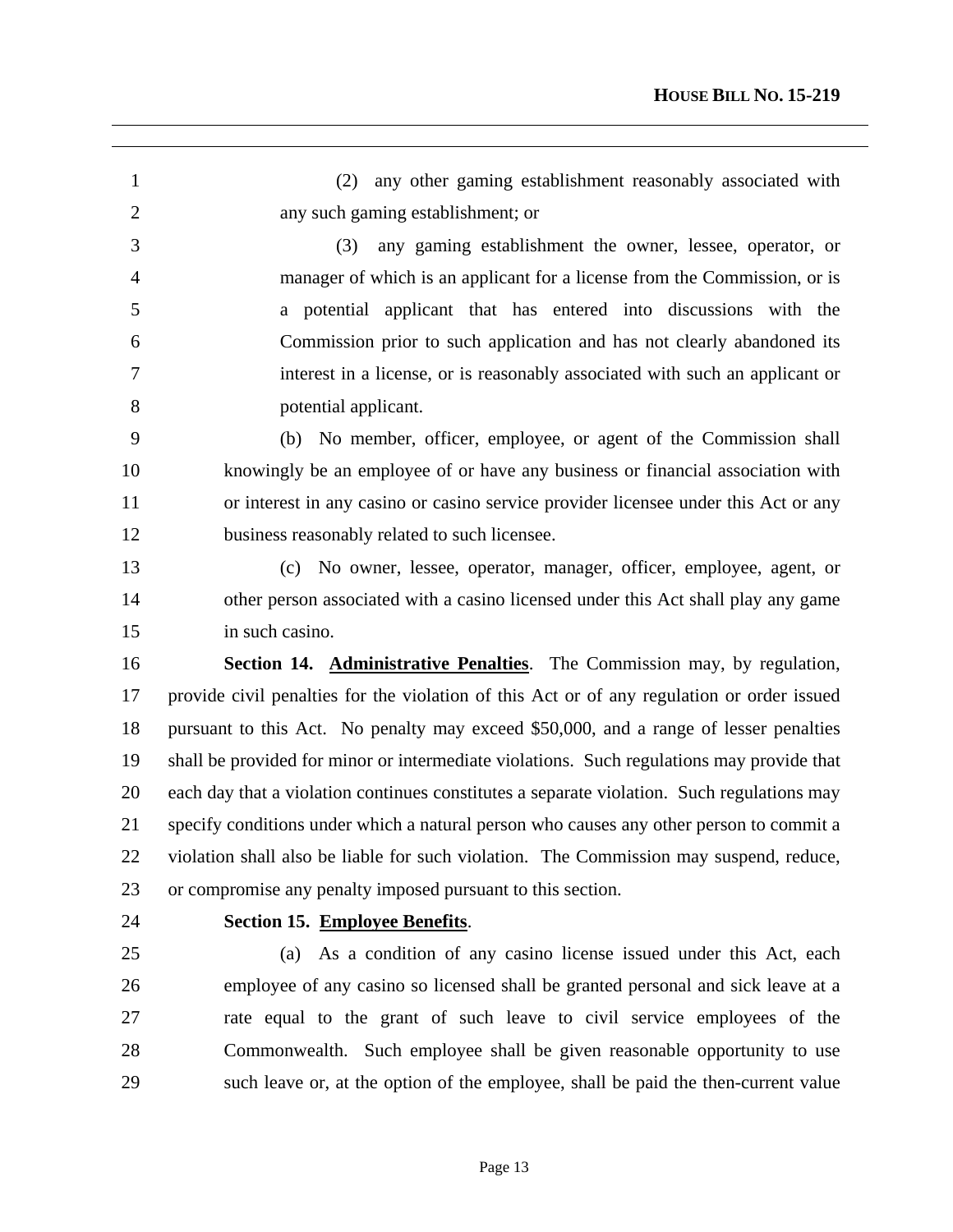1 of such leave at the end of the employment of the employee in the 2 Commonwealth by the casino.

3 (b) As a condition of any casino license issued under this Act, each 4 employee of any casino so licensed shall be provided with adequate health 5 insurance or similar coverage similar (as determined by the Commission) to the 6 coverage provided to civil service employees of the Commonwealth. The casino 7 shall pay the entire cost of such coverage, except that a casino may deduct from 8 the wages of an employee not more than one-third of the actual cost of such 9 coverage, if the employee is compensated at not less than the United States 10 minimum wage, provided, that if the casino employs any nonresident worker 11 subject to this provision and another law of the Commonwealth forbids such a 12 deduction for nonresident workers or limits such deduction to less than one-third, 13 such provisions shall apply to all employees of the casino (including resident 14 workers) in the same job category as the nonresident worker. A casino shall 15 submit a plan of coverage to the Commission, as the Commission shall by 16 regulation provide, and obtain the approval of such plan by the Commission.

17 (c) The Commission may, by regulation, provide for the exemption of 18 certain high-level employees from any other provision of this section, except as 19 may otherwise be required by law, provided, that if such law provides for such 20 provision to be applicable for high-level nonresident workers, any exemption 21 provided pursuant to this subsection shall not apply to similar resident workers.

 $\overline{a}$ 

# 22 **Section 16. Local Appropriations**.

23 (a) Notwithstanding any provision of 1 CMC § 1408, the revenues 24 derived under this Act shall be subject to appropriation only by the Rota 25 Municipal Council with the approval of the Mayor (or without the approval of the 26 Mayor, if the Council unanimously re-enacts the appropriation after disapproval 27 by the Mayor).

28 (b) The revenues derived under this Act shall first be appropriated for the 29 operations of the Commission and for repayment of any start-up appropriations.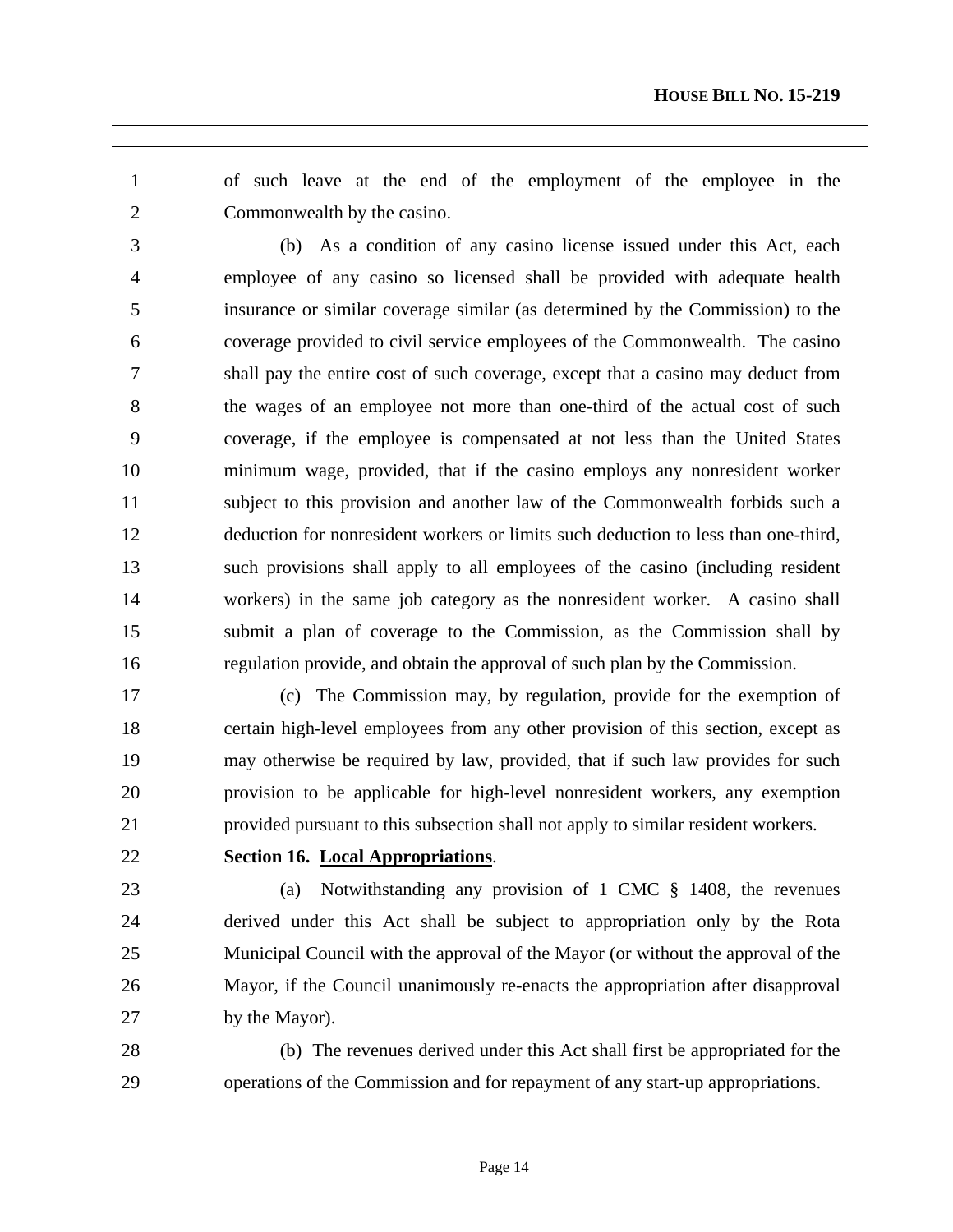1 (c) Of the revenues remaining after the appropriation of funds under 2 subsection (b) of this Section, the lesser of five percent or \$200,000 shall be 3 appropriated for health and welfare programs, including grants to one or more 4 nongovernmental organizations (including faith-based organizations and mental 5 health providers), to ameliorate any negative social effects of gambling or for 6 other health and welfare purposes.

7 (d) Of the revenues remaining after the appropriation of funds under 8 previous subsections of this Section, such sums, as may be necessary, are 9 authorized to be appropriated to reimburse bona fide residents of Rota for any tax 10 imposed by 4 CMC § 1709 with respect to the Earned Income Credit. If there are 11 insufficient revenues remaining for such purpose, such reimbursements shall be 12 prorated among such residents as provided by the Rota Municipal Council. The 13 Rota Municipal Treasurer shall provide information or otherwise cooperate as 14 necessary to determine the amount of and distribute such payments.

15 (e) Of revenues remaining after the appropriation of funds under previous 16 subsections of this Section, if any, not less than one-half shall be appropriated for 17 the benefit of the people of Rota only for the purposes of:

18 (1) medical health insurance coverage for all legal residents 19 domiciled in Rota as defined under Section 2(h) of this Act;

20 (2) scholarships;

 $\overline{a}$ 

21 (3) youth services and programs;

22 (4) housing or housing loans to be administered by the office of 23 the Rota Department of Commerce.

24 (5) small business loans administered by the office of the Rota 25 Department of Commerce;

26 (6) health and welfare programs in addition to those provided for 27 in subsection (c) of this Section.